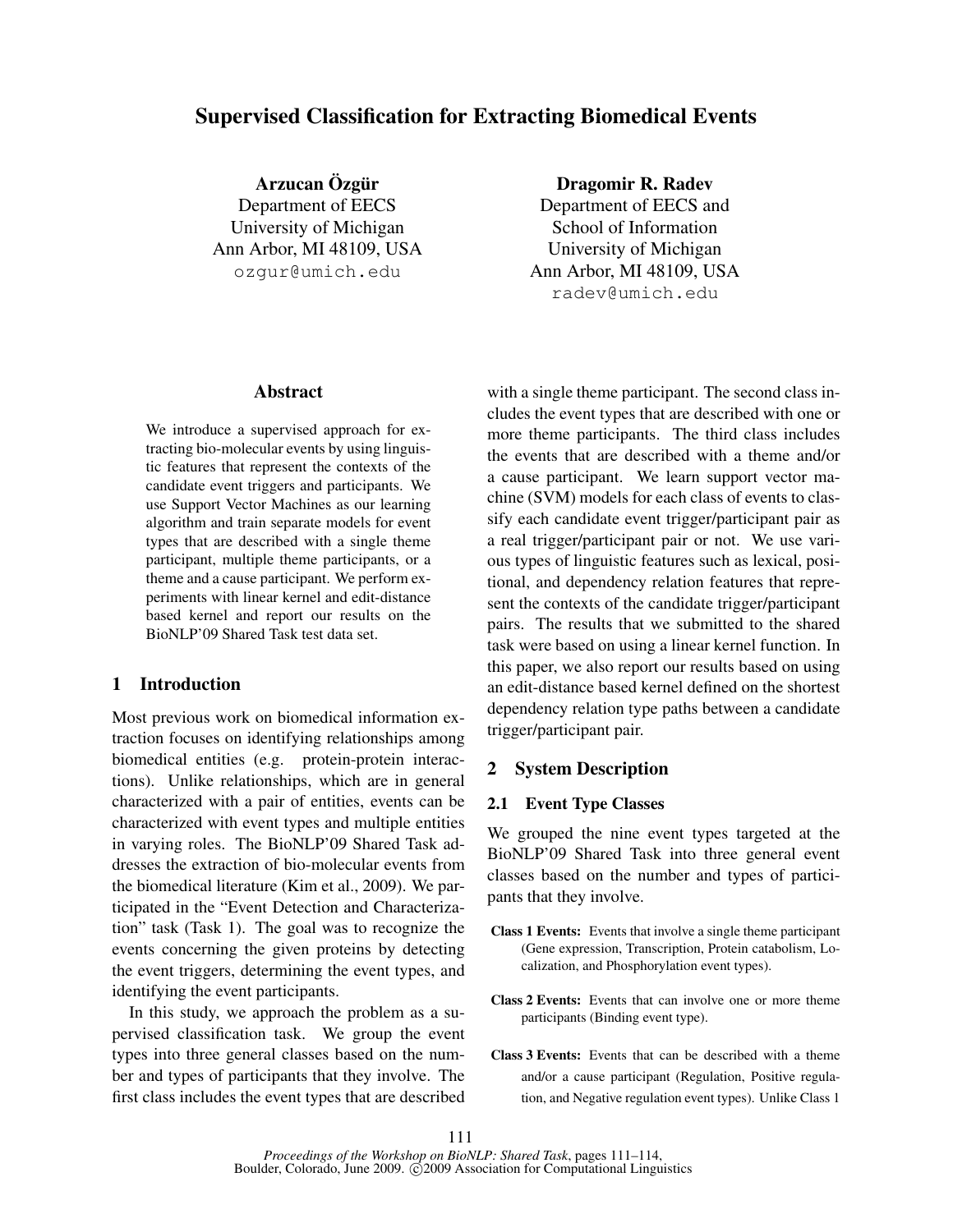and Class 2 events, where the participants are proteins, the participants of Class 3 events can be proteins or events.

Since the event types in each class are similar to each other based on the number and roles of participants that they involve and different from the event types in the other classes, we learned separate classification models for each class. We formulated the classification task as the classification of trigger/participant pairs. We extracted positive and negative training instances (trigger/participant pairs) from the training data for each class of events. We considered only the pairs that appear in the same sentence. We used the tokenized and sentence split abstracts provided by the shared task organizers<sup>1</sup> . Consider the sentence *"The phosphorylation of TRAF2 inhibits binding to the CD40 cytoplasmic domain"*. This sentence describes the following three events:

- 1. Event1: Type: Phosphorylation Trigger: phosphorylation Theme: TRAF2
- 2. Event2: Type: Binding Trigger: binding Theme1: TRAF2 Theme2: CD40
- 3. Event3: Type: Negative regulation Trigger: inhibits Theme: Event2 Cause: Event1

Event1 belongs to Class 1. The trigger/participant pair (phosphorylation, TRAF2) is a positive instance for Class 1. Event2 belongs to Class 2. It has two theme participants. The instances for Class 2 events are created by decomposing the events into trigger/theme pairs. The two positive instances extracted from the decomposition of Event2 are (binding, TRAF2) and (binding, CD40). Event3 belongs to Class 3. It consists of two semantically different participants, namely a theme and a cause. We trained two separate models for Class 3 events, i.e., one model to classify the themes and another model to classify the causes. Another distinguishing characteristic of Class 3 events is that a participant of an event can be a protein or an event. We represent the participants that are events with their corresponding event triggers. We decompose Event3 into its theme and cause and represent its cause Event1 with its trigger word "phosphorylation" and its theme Event2 with its trigger word "binding". As a result, (inhibits, binding) and (inhibits, phosphorylation) are included as positive instances to the Class 3 theme and Class 3 cause training sets, respectively. Negative instances for Class 1 and Class 2 are created by including all the trigger/protein pairs which are not among the positive instances of that class. Negative instances for Class 3 theme and Class 3 cause are created by including all the trigger/protein and trigger1/trigger2 pairs which are not among the positive instances of that class. For example, (phosphorylation, CD40) is a negative instance for Class 1 and (inhibits, TRAF2) is a negative instance for Class 3 theme and Class 3 cause.

#### 2.2 Feature Extraction

#### 2.2.1 Lexical and Part-of-Speech Features

We used the candidate trigger and its part-ofspeech, which was obtained by using the Stanford Parser, as features, based on our observation that different candidate triggers might have different likelihoods of being a real trigger for a certain event. For example, *"transcription"* is a trigger for the Transcription event 277 times in the training set and has not been used as a trigger for other types of events. On the other hand, *"concentration"* is used only once as a trigger for a Transcription event and three times as a trigger for Regulation events.

#### 2.2.2 Positional Features

We used two features to represent the relative position of the participant with regard to the trigger in the sentence. The first feature has two values, namely "before" (the participant appears before the trigger) or "after" (the participant appears after the trigger). The second feature encodes the distance between the trigger and the participant. Distance is measured as the number of tokens between the trigger and the participant. Our intuition is that, if a candidate trigger and participant are far away from each other, it is less likely that they characterize an event.

#### 2.2.3 Dependency Relation Features

A dependency parse tree captures the semantic predicate-argument dependencies among the words of a sentence. Dependency tree paths between protein pairs have successfully been used to identify

<sup>1</sup> http://www-tsujii.is.s.u-tokyo.ac.jp/GENIA /SharedTask/tools.html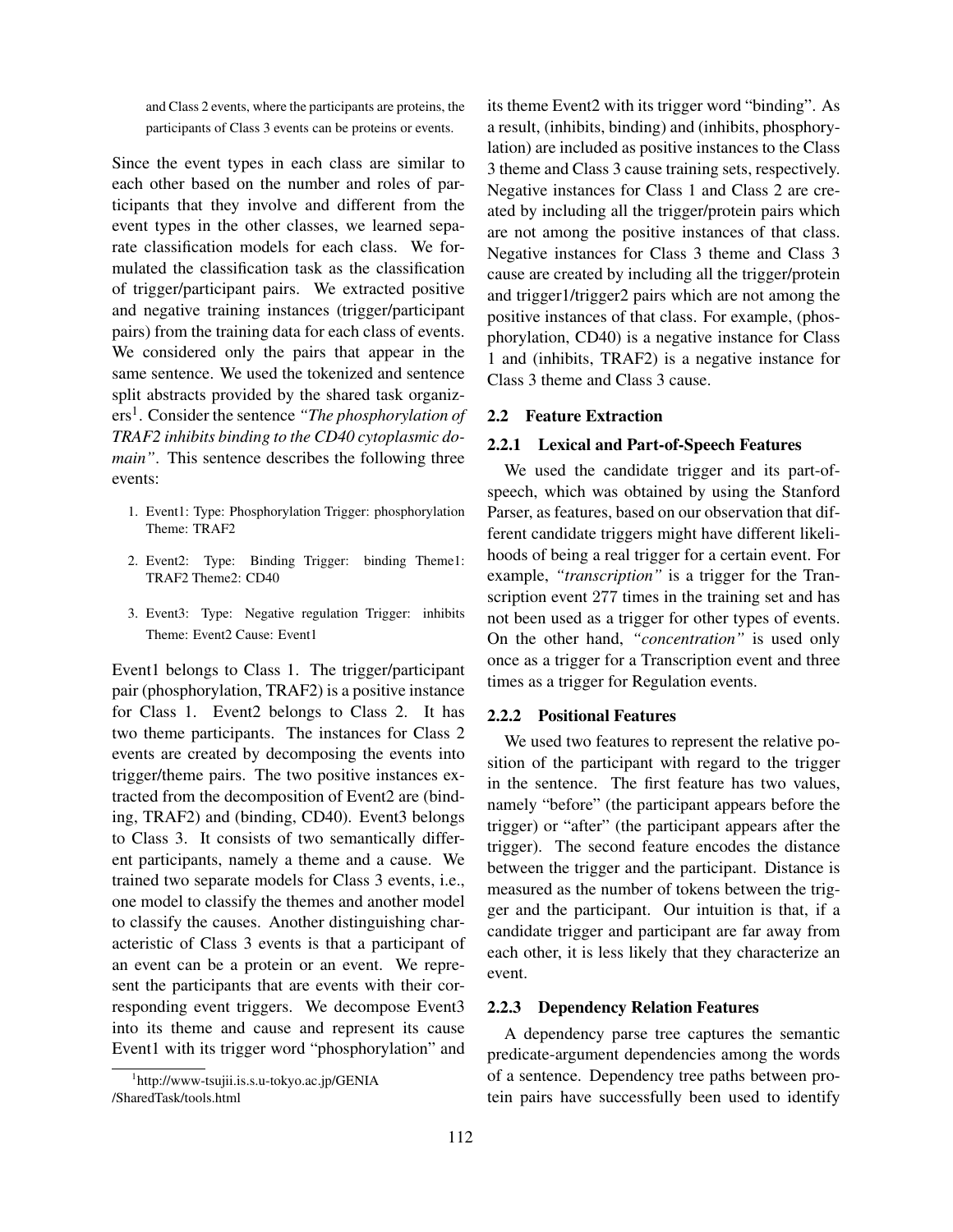protein interactions (Bunescu and Mooney, 2007; Erkan et al., 2007). In this paper, we use the dependency paths to extract events. For a given trigger/participant pair, we extract the shortest path from the trigger to the participant, from the dependency parse of the sentence. We use the *McClosky-Charniak* parses which are converted to the Stanford Typed Dependencies format and provided to the participants by the shared task organizers. Previous approaches use both the words and the dependency relation types to represent the paths (Bunescu and Mooney, 2007; Erkan et al., 2007). Consider the dependency tree in Figure 1. The path from "phosphorylation" to "CD40" is "nsubj inhibits acomp binding prep to domain num". Due to the large number of possible words, using the words on the paths might lead to data sparsity problems and to poor generalization. Suppose we have a sentence with similar semantics, where the synonym word "prevents" is used instead of "inhibits". If we use the words on the path to represent the path feature, we end up with two different paths for the two sentences that have similar semantics. Therefore, in this study we use only the dependency relation types among the words to represent the paths. For example, the path feature extracted for the (phosphorylation, CD40) negative trigger/participant pair is "nsubj acomp prep\_to num" and the path feature extracted for the (phosphorylation, TRAF2) positive trigger/participant pair is "prep\_of".



Figure 1: The dependency tree of the sentence "*The phosphorylation of TRAF2 inhibits binding to the CD40 cytoplasmic domain."*

#### 2.3 Classification

We used the  $SVM<sup>light</sup>$  library (Joachims, 1999) with two different kernel functions and feature sets for learning the classification models. Our first approach is based on using linear SVM with the features described in Section 2.2. In this approach the path feature is used as a nominal feature. Our second approach is based on integrating to SVM a kernel function based on the word-based edit distance between the dependency relation paths, where each dependency relation type on the path is treated as a word. For example, the word-based edit distance between the paths "prep of" and "prep of prep with" is 1, since 1 insertion operation (i.e., inserting "prep with" to the first path) is sufficient to transform the first path to the second one. The editdistance based similarity between two paths  $p_i$  and  $p_i$  and the corresponding kernel function are defined as follows (Erkan et al., 2007).

 $edit\_sim(p_i, p_j) = e^{-\gamma(edit\_distance(p_i, p_j))}$  (1)

#### 3 Experimental Results

The data provided for the shared task is prepared from the GENIA corpus (Kim et al., 2008). We used the training and the development sets for training.

The candidate triggers are detected by using a dictionary based approach, where the dictionary is extracted from the training set. We filtered out the noisy trigger candidates such as "with", "+", ":", and "-", which are rarely used as real triggers and commonly used in other contexts. The candidate trigger/participant pairs are classified by using the classifiers learned for Class 1, Class 2, and/or Class 3 depending on whether the candidate trigger matched one of the triggers in these classes. The SVM score is used to disambiguate the event types, if a candidate trigger matches a trigger in more than one of the event classes. A trigger which is ambiguous among the event types in the same class is assigned to the event type for which it is most frequently used as a trigger.

The results that we submitted to the shared task were obtained by using the linear SVM approach with the set of features described in Section 2.2. After submitting the results, we noticed that we made an error in pre-processing the data set. While aligning the provided dependency parses with the